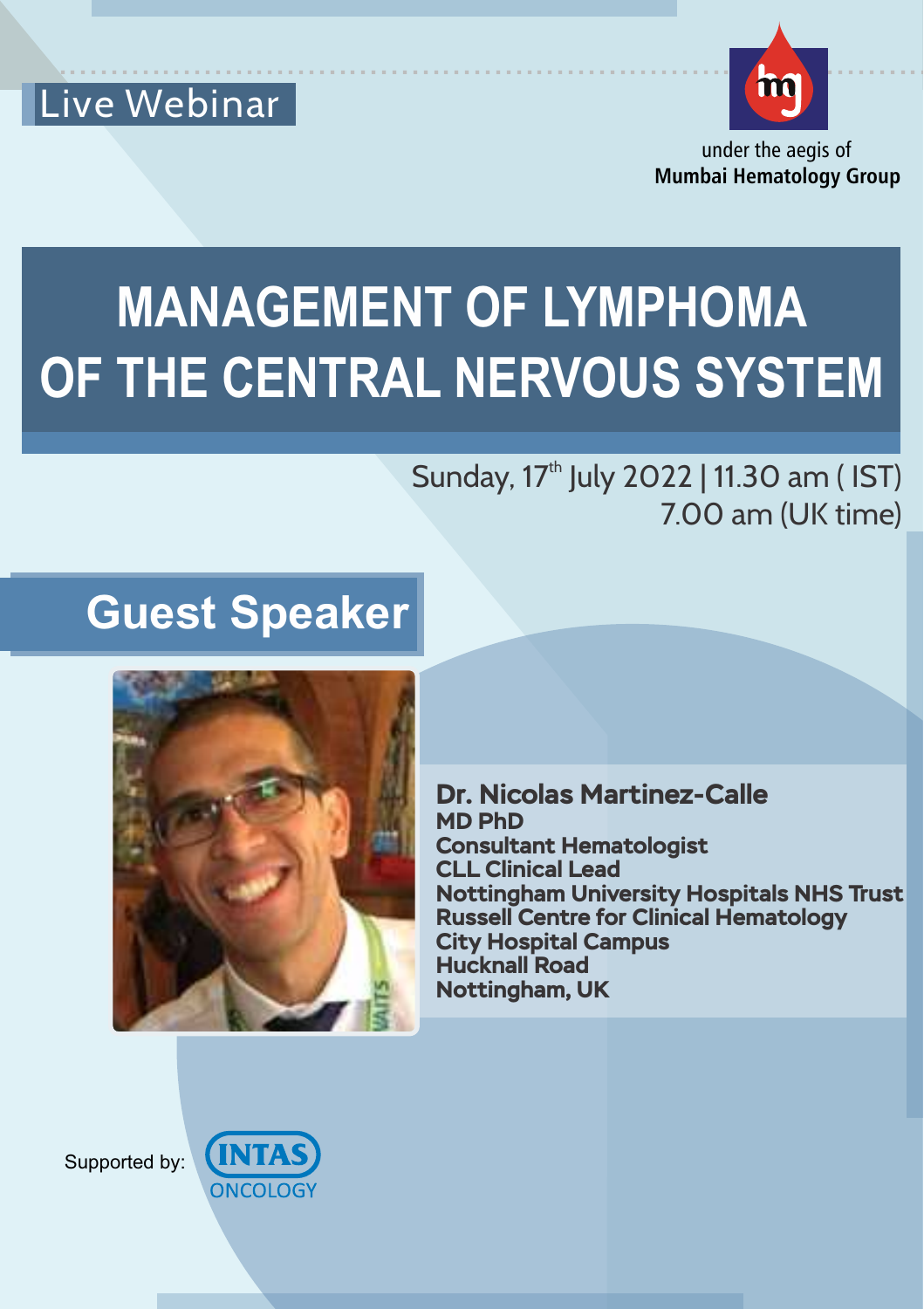### .......................................................................................... Guest Speaker





Dr. Nicolas Martinez-Calle, MD, MSc, PhD(c), is currently a consultant Hematologist in Nottingham University Hospitals NHS Trust with a special interest in CLL and lymphoma.

He completed his medical degree in Colombia at La Sabana University in 2008 and his specialty training in Spain at the Navarra University Clinic in 2015.

He is currently completing his PhD studies at Navarra University in the field of epigenetics and DNA methylation.

He was granted the Celgene-SEHH (Spanish Society of Haematology) scholarship in 2015 for completion of his PhD work.

He was an Honorary Clinical Assistant Professor at Navarra University school of Medicine from 2014-2016 and has prior experience working in pharmaceutical industry as a new product medical advisor during 2008-2009.

He is an active member of the European Haematology Association and the British Society of Haematology.

His main research interest is CLL.

He has been Sub-Investigator of more than 30 clinical trials in lymphoma and CLL and currently principal investigator of 3 studies currently recruiting in Nottingham in both CLL and lymphoma.

He has authored or co-authored over 25 relevant publications in the field.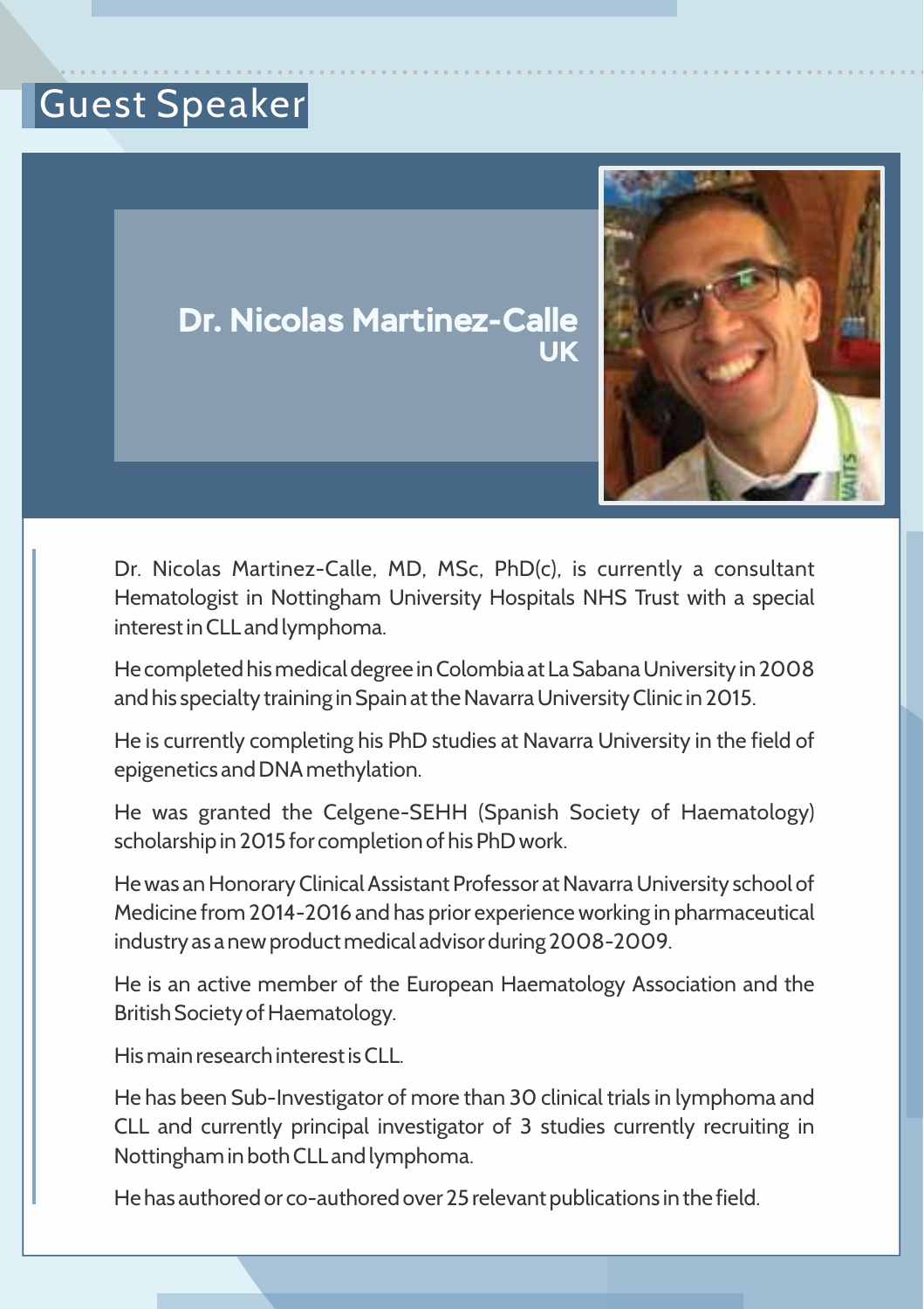### .......................................................................................... Chief Guest

#### **Dr. Reena Nair**, **MD**

**Senior Consultant, Clinical Hematology Head, Department of Medical Oncology Tata Medical Center, Kolkata**



- MBBS and MD (Internal Medicine) from Goa Medical College under Bombay University (1979-88).
- Residency (1988-89) and Fellowship (1991-94) in Medical Oncology at Tata Memorial Hospital, Mumbai.
- Faculty (lecturer to Professor) Dept of Medical Oncology, Tata Memorial Hospital (1994-2012).
- Principal Investigator in 35 Clinical Trials [Investigator initiated as well as Industry sponsored trials].
- Executive Committee Member and Faculty at Australia and Asia Pacific Clinical Oncology Research Development (ACORD) Workshop (2010-18).
- International Scientific Advisor to The Lancet Hematology (2020-22).
- Guest Editor, "Lymphoma Outcomes from India" for Frontiers in Oncology (2021-22).
- Editor, Management of "Hematological Malignancies in the LICS" for Frontiers in Oncology (2022-23).
- Published over 125 papers and 15 book chapters.
- Current Interest: Management of Hematological malignancies with special interest in Lymphomas.
- Founding member of the National Myeloma Group [IMAGe], 2017 till date.
- <sup>l</sup> Principal Investigator of the Onco-collect Lymphoma Registry, 2018 till date.
- <sup>l</sup> Founding Member of the Immuno-Oncology Society of India, 2019 till date.
- <sup>l</sup> Founding member of the Women for Oncology-India forum, 2021 till date.
- Recent Awards and Honors:
	- o Inspiring Oncologist, 2020 on Doctors day conclave, Economic Times.
	- o Aparajita Saluting womanhood 2021, 10th Annual Awards.
	- o Indian Society of Medical & Pediatric Oncology Oration 2022.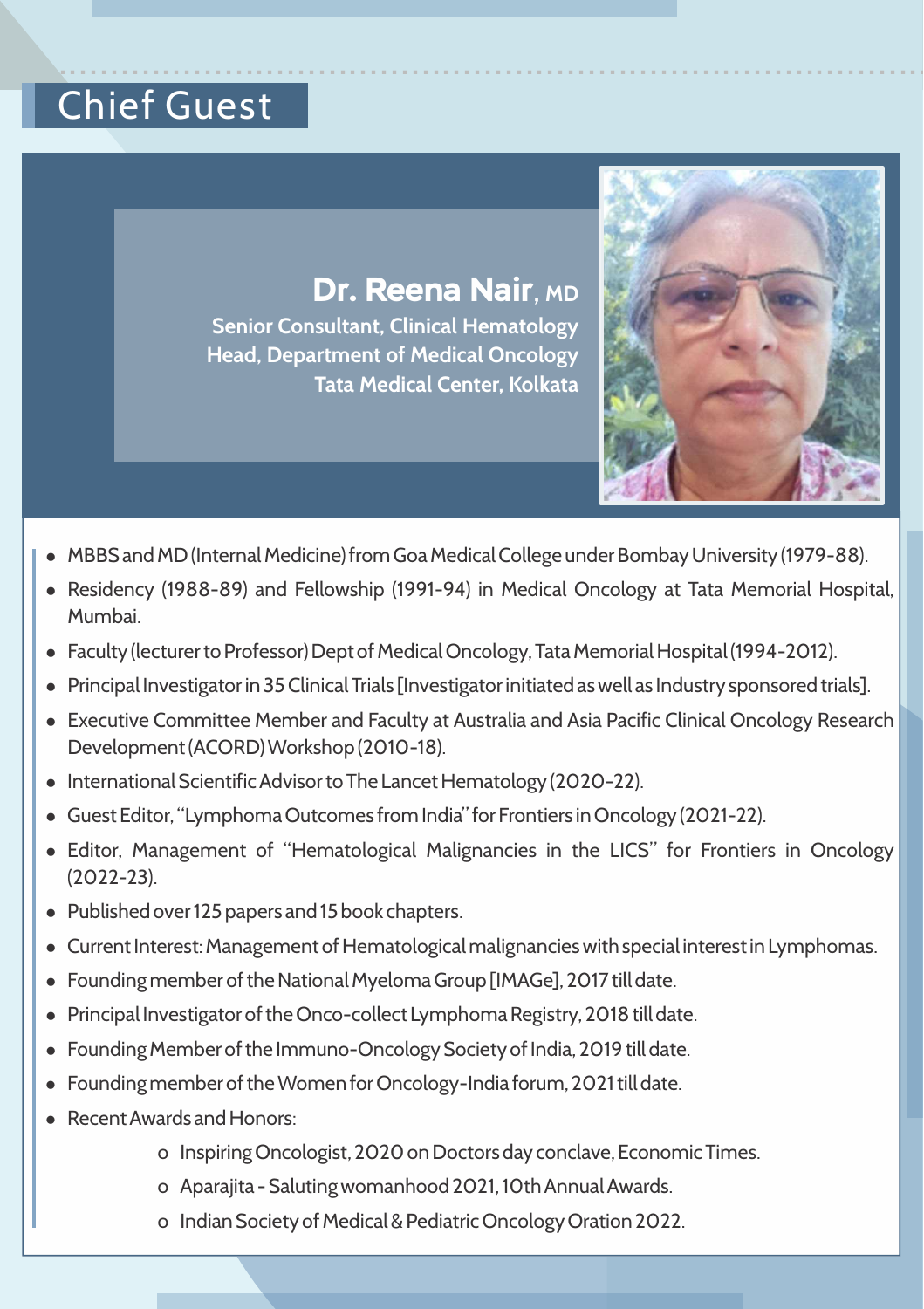# .......................................................................................... Scientific Agenda

#### **Welcome note and introduction of guest speaker**

**Dr. M. B. Agarwal**, Mumbai

#### **Guest lecture**

| Subject: | Management of lymphoma of the central nervous system |
|----------|------------------------------------------------------|
| Speaker: | Dr. Nicolas Martinez-Calle, Nottingham, UK           |

#### **Interactive session with Indian discussants**

| <b>Moderator:</b>      | Dr. M. B. Agarwal, Mumbai            |
|------------------------|--------------------------------------|
| <b>Discussants:</b>    | Dr. Abha Dubey, Ahmedabad            |
|                        | Dr. Abhishek Kakroo, Ahmedabad       |
|                        | Dr. Aishwarya Raj, Ahmedabad         |
|                        | Dr. Amit Khurana, Surat              |
|                        | Dr. Arun V A, Chandigarh             |
|                        | Dr. Gaurav Prakash, Chandigarh       |
|                        | Dr. Hasmukh Balar, Surat             |
|                        | Dr. Nidhi Jain, Ahmedabad            |
|                        | Dr. Niranjan Khaire, Chandigarh      |
|                        | Dr. Nisarg Thakkar, Rajkot           |
|                        | Dr. Rajni Priya Yedla, Visakhapatnam |
|                        | Dr. Shruti Toshniwal, Aurangabad     |
| <b>Vote of thanks:</b> | Dr. M. B. Agarwal, Mumbai            |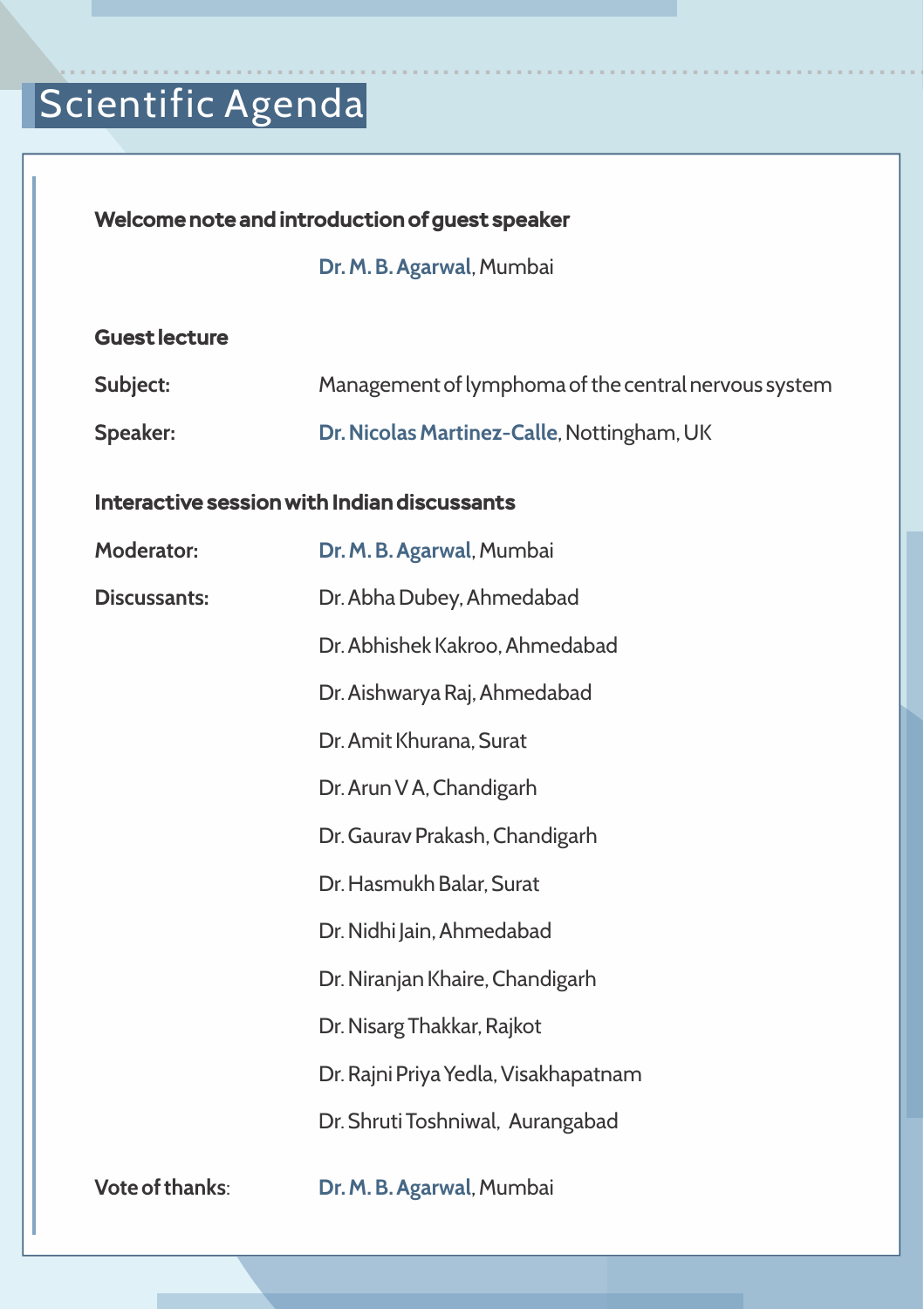# **Discussants**



### **Dr. Abha Dubey**

Consultant Haematologist & Haemato-oncologist Shalby Hospitals Ahmedabad

..........................................................................................



### **Dr. Abhishek Kakroo**

Consultant Medical Oncologist & Hematologist Vedanta Institute of Medical Science Ahmedabad



### **Dr. Aishwarya Raj**

Post Doc Fellow in Bone marrow Transplant Gujarat Cancer and Research Institute Ahmedabad



### **Dr. Amit Khurana**

Hematologist, Hemato-oncologist & Bone marrow transplant physician **Surat**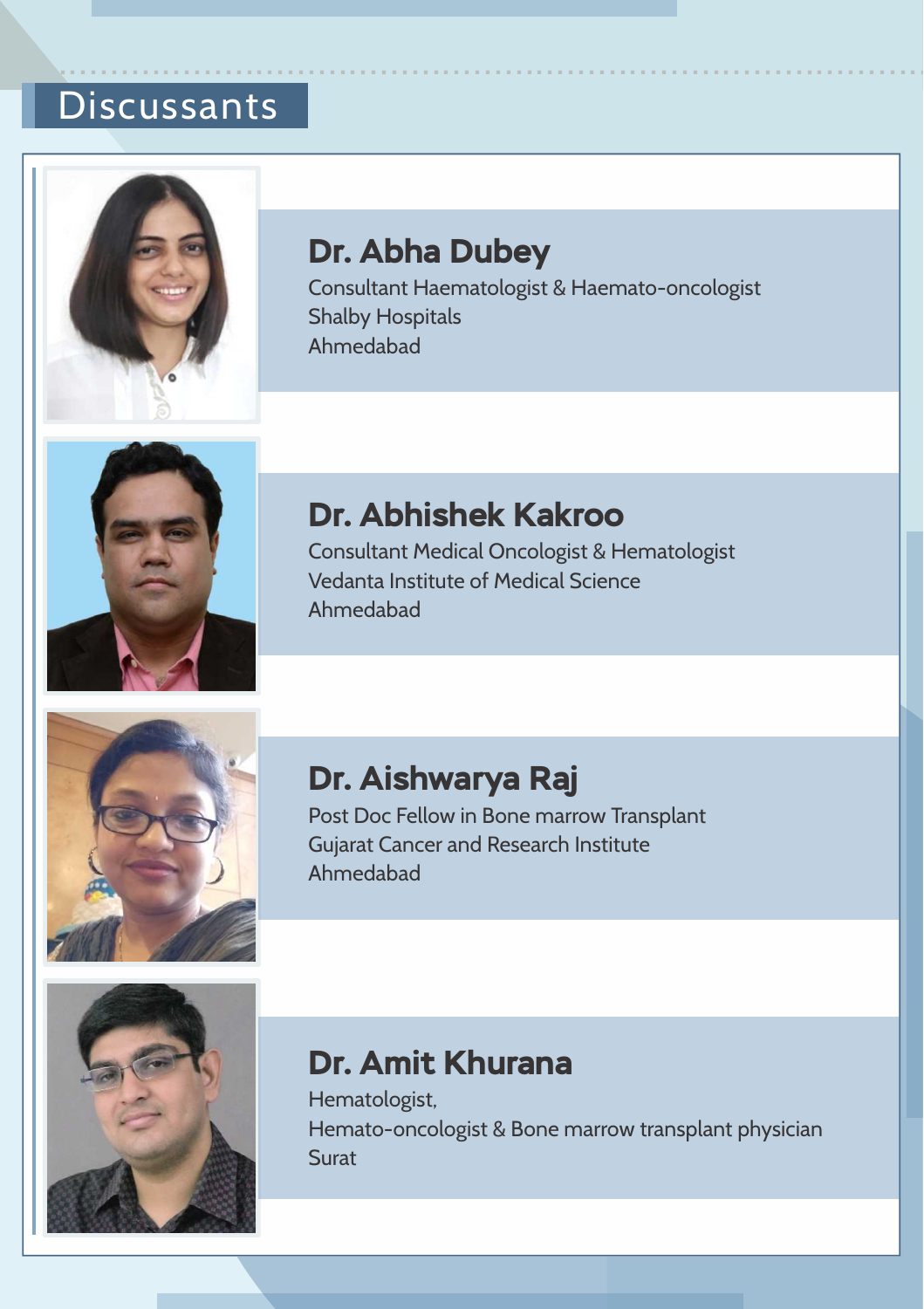# **Discussants**



#### **Dr. Arun V. A, MBBS MD**

Sr Resident (DM Clinical Hematology) PGIMER Chandigarh

..........................................................................................



#### **Dr. Gaurav Prakash**

MD (Internal Medicine), DM (Medical Oncology) Additional Professor, Department of Clinical Hematology and Medical Oncology, Post-Graduate Institute of Medical Education and Research, Nehru Hospital, Chandigarh



#### **Dr. Hasmukh R Balar**

Hematologist and BMT Physician Surat Hematology Centre & Kiran Hospital **Surat** 



### **Dr Nidhi Jain**

Consultant Hematologist Zydus Hospitals Ahmedabad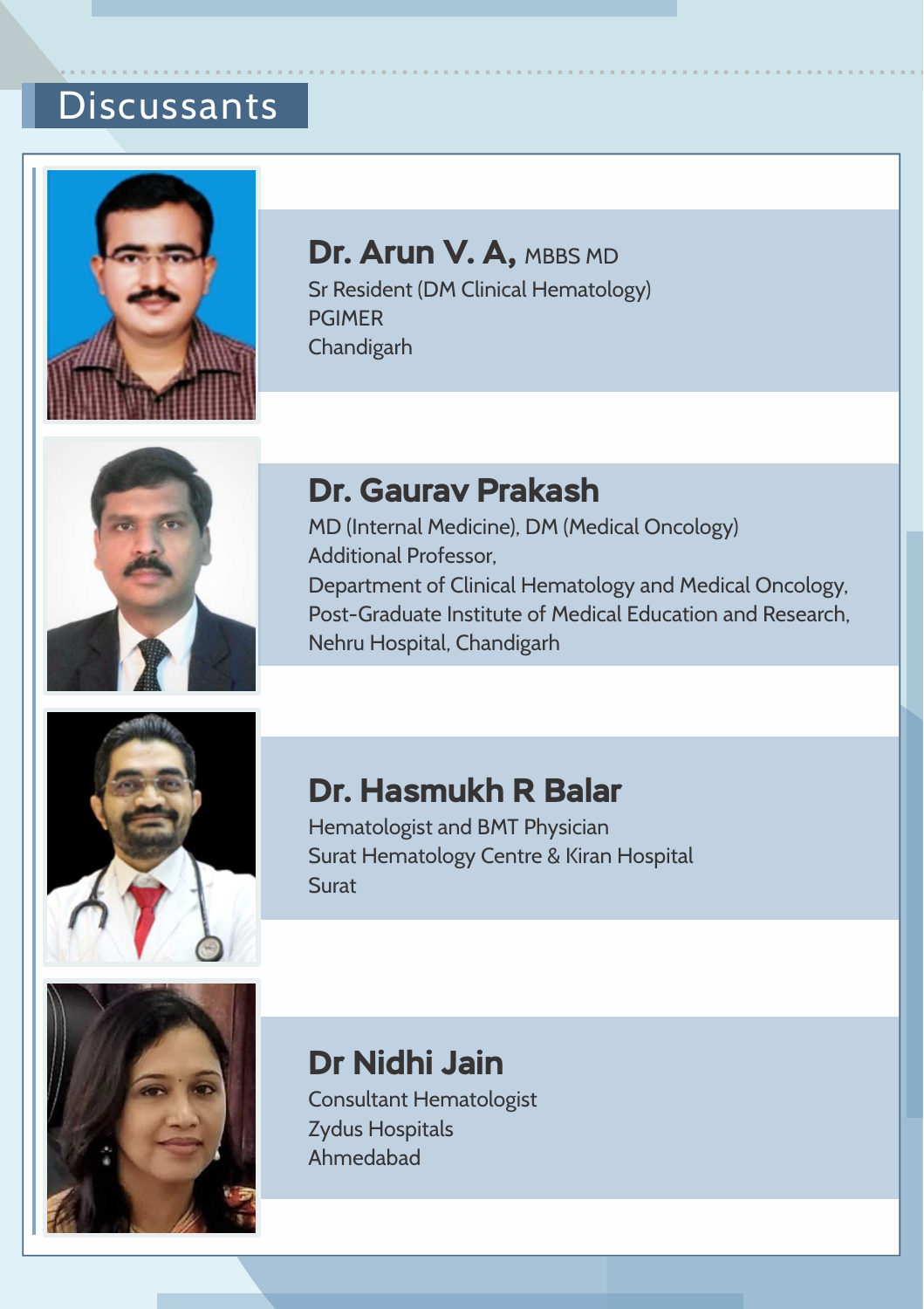# **Discussants**



### **Dr Niranjan Khaire**

Senior Resident Department of Clinical Hematology PGIMER, Chandigarh

..........................................................................................



### **Dr. Nisarg Thakkar, MD, DrNB**

Consultant Haematologist Wockhardt Hospitals Rajkot

 $\mathcal{L}_{\text{max}}$  , where  $\mathcal{L}_{\text{max}}$ 



### **Dr. Rajini Priya Yedla**

MD, DM (Medical Oncology) Consultant Medical and Pediatric Oncologist Mahatma Gandhi Cancer Hospital and Research Institute Visakhapatnam



### **Dr Shruti Toshniwal**

M.D, D.M (Clinical Hematology) Consultant Hemato-Oncologist United CIIGMA Hospital Aurangabad